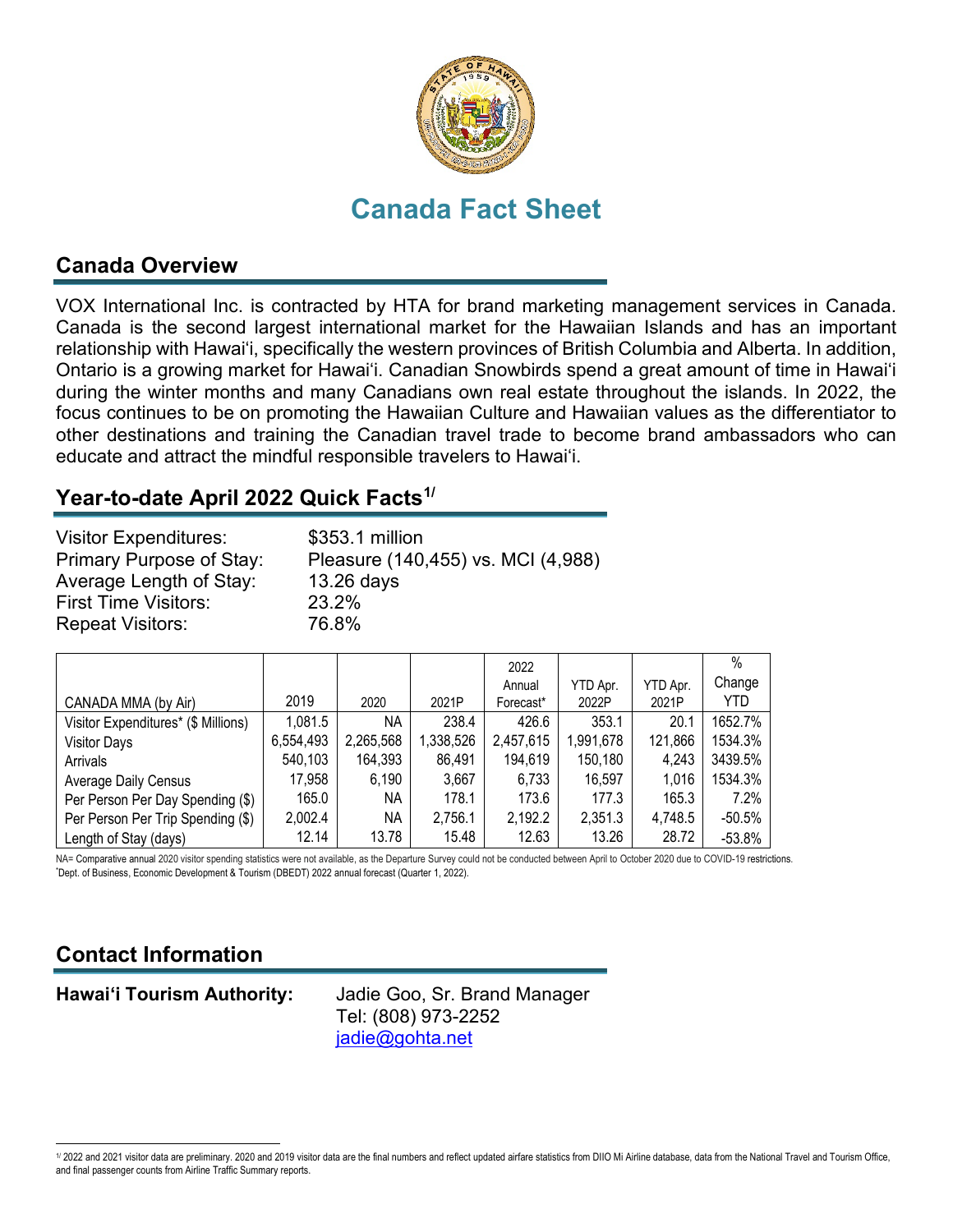**Hawai'i Tourism Canada:** Lorenzo Campos, Account Director VoX International 130 Queens Quay East, West Tower Suite 1200 Toronto, Ontario M5A 0P6 Telephone: (416) 935-1896 ext. 229 [lorenzo@voxinternational.com](mailto:lorenzo@voxinternational.com)

## **Market Summary**

Prior to the global COVID-19 pandemic, Hawai'i achieved record-level visitor expenditures and arrivals in 2019 through February 2020. On March 26, 2020, the state implemented mandatory quarantine and travel restrictions. Subsequently, nearly all trans-Pacific and interisland flights were canceled, cruise ship activities were suspended and tourism to the islands all but shut down. In October 2020, the state initiated the Safe Travels program, which allowed travelers to bypass quarantine if they had a valid negative COVID test. Through March 25, 2022, domestic passengers could bypass the state's mandatory self-quarantine if they were vaccinated or have a negative COVID pre-travel test. The Safe Travels Program ended on March 26, 2022. In April 2022, there were no travel restrictions for passengers arriving on U.S. domestic flights. Passengers arriving on direct international flights were subjected to federal U.S. entry requirements which included up-to-date vaccination document and a negative COVID test taken within one day of travel, or documentation of having recovered from COVID in the past 90 days.

- Through the first four months of 2022 there were 150,180 visitors from Canada compared to 269,939 visitors (-44.4%) in the first four months of 2019.
- Visitors from Canada spent \$353.1 million in the first four months of 2022, compared to \$558.4 million (-36.8%) in the first four months of 2019.
- There were 1,158 scheduled flights with 254,125 seats in the first four months of 2022, compared to 1,447 flights with 269,770 seats in the first four months of 2019.
- For all of 2021, 86,491 visitors arrived from Canada. In comparison, there were 164,393 visitors (-47.4%) from Canada in 2020, and 540,103 visitors (-84.0%) in 2019.
- Total visitor spending in 2021 was \$238.4 million, a decrease of 78.0 percent from \$1.08 billion in 2019. Comparative 2020 visitor spending data was not available.
- In 2021, there were 610 scheduled flights with 129,098 seats from Canada. In comparison, there were 876 flights with 177,913 seats in 2020, and 2,545 flights with 484,613 seats in 2019.

### **Market Conditions**

- Canada's economy is projected to expand 4.4 percent in 2022. The preliminary estimate for March in real GDP growth is 0.5 percent. This would mean the Canadian economy grew by 1.4 percent in the first quarter of 2022, an impressive performance given the significant disruption caused by the Omicron variant.
- Job growth was concentrated in Ontario and Quebec, which together accounted for over 80 percent of the employment growth. Employment also rose in all other provinces, except New Brunswick, where there was little change.
- The loonie posted an average value of USD \$0.80 in 2021, a 9 percent increase over 2020 and the highest annual average recorded since 2014.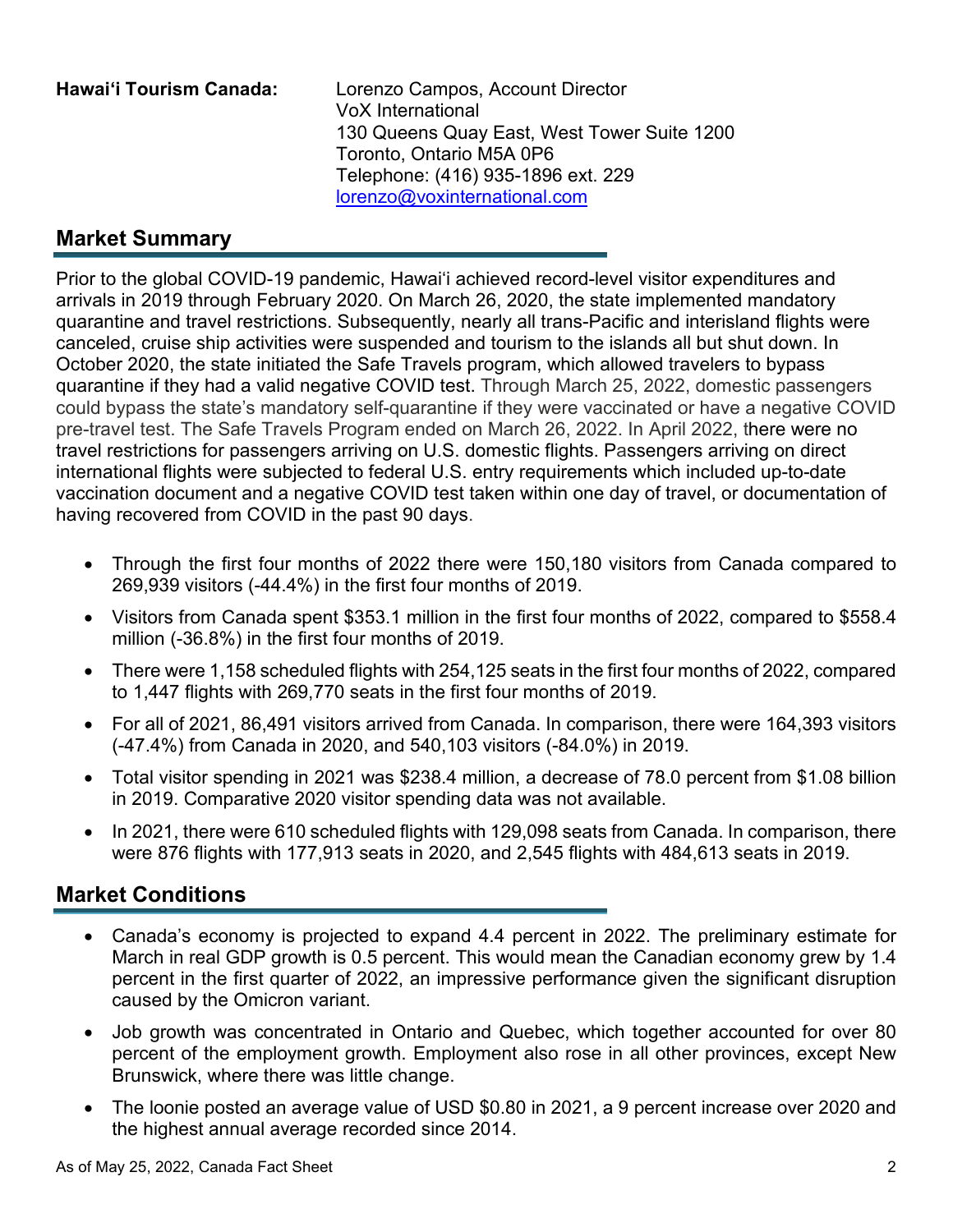- The Index of Consumer Confidence increased by 4.5 points in April 2022 to reach 99.8. A solid economic recovery from the Omicron variant and the quick rebound in the labor market have boosted economic activity and increased consumer confidence. Although consumers are experiencing higher prices, they are increasingly more confident about the economy. However, affordability and future finances remain a key concern. Only 17.3 percent of survey respondents believe now is a good time to make a big purchase - a large contrast with the average sentiment of 31 percent in 2019.
- Canadians are saving more than they were prior to the pandemic but they're spending less on non-essential items. There's a tremendous desire to travel internationally, Canadians have money sitting in bank accounts and pent-up demand is strong. According to Canada's Consumer Price Index report, Canadians are paying more for dining out, hotel rooms, and flights. In March 2022, prices for services rose 4.3 percent on a year-over-year basis, up from a 3.8 percent increase in February 2022, as public health measures across Canada continued to ease.
- On April 1, 2022 the Government of Canada officially dropped its pre-entry COVID-19 testing requirements for all fully vaccinated travelers entering the country. Travel advisors say the changes have boosted consumer confidence after two years of pandemic-related border closures and lockdowns and they are seeing a surge in new bookings.

|                     |         |        |        | YTD Apr. | YTD Apr. | % Change |
|---------------------|---------|--------|--------|----------|----------|----------|
| CANADA MMA (by Air) | 2019    | 2020   | 2021P  | 2022P    | 2021P    | YTD      |
| O'ahu               | 227,491 | 66,240 | 36,825 | 67,559   | 1,283    | 5166.6%  |
| Maui County         | 278,589 | 75,634 | 43,904 | 68,826   | 2,374    | 2799.2%  |
| Maui                | 276,825 | 74,974 | 43,586 | 68,357   | 2,366    | 2789.3%  |
| Moloka'i            | 4,840   | 1,042  | 321    | 827      | 10       | 8001.2%  |
| Lāna'i              | 5,700   | 1,602  | 686    | 1,284    | 40       | 3081.9%  |
| Kaua'i              | 76,777  | 22,958 | 7,576  | 14,957   | 102      | 14634.0% |
| Island of Hawai'i   | 97,711  | 36,732 | 12,892 | 23,424   | 735      | 3087.1%  |

#### **Distribution by Island**

## **Airlift: Scheduled Seats and Flights**

| Scheduled     | 2022    |         |        | $202 -$ |         |                         |              | %CHANGE |            |         |           |           |       |           |           |
|---------------|---------|---------|--------|---------|---------|-------------------------|--------------|---------|------------|---------|-----------|-----------|-------|-----------|-----------|
| seats         | σ.      | O2      | Q3     | Q4      | Annual  | σ.                      | $\cap$<br>uz | Q3      | Q4         | Annual  | Ο1        | O2        | 23    | Q4        | Annual    |
| <b>CANADA</b> | 191.476 | 102.266 | 60.676 | 132.401 | 486.819 | 10.232                  | 848          | 12.910  | 105.108    | 129.098 | 1771.3    | 1959.     | 370.0 | 26.0      | 277.1     |
| Calgary       | 48.406  | 16.205  |        | 12.009  | 76.620  | $~^\circ$ 100 $~^\circ$ | 848          |         | 2.414      | 10.362  | 581.8     | 1811.0    | NA    | 397.5     | 639.4     |
| Edmonton      | 2,784   | 696     |        | 1566    | 5.046   |                         |              |         |            |         | <b>NA</b> | <b>NA</b> | NA    | <b>NA</b> | <b>NA</b> |
| Montreal      | 894     |         |        |         | 894     |                         |              |         |            |         | NA        | <b>NA</b> | NA    | <b>NA</b> | <b>NA</b> |
| Toronto       | 12.218  | 5.619   |        | 2.040   | 19.877  |                         |              |         | 2.980      | 2.980   | <b>NA</b> | <b>NA</b> | NA    | -31.5     | 567.0     |
|               | 127.174 | 79.746  | 60.676 | 116.786 | 384.382 | \132                    |              | 12.910  | 714<br>99. | 115.756 | 3960.5    | <b>NA</b> | 370.0 | 17        | 232.7     |

Source: DBEDT analysis based on scheduled seats from Diio Mi flight schedules as of April 26, 2022, subject to change.

| Scheduled     | 2022 |          |     |     |        | $202 -$ |                |           |     | %CHANGE |           |         |       |           |           |
|---------------|------|----------|-----|-----|--------|---------|----------------|-----------|-----|---------|-----------|---------|-------|-----------|-----------|
| flights       | ◡    | Ω2       | Q3  | Q4  | Annual | Ő.      | $\sim$<br>- UZ | Q3        | Q4  | Annual  | r.<br>u   | O2      | CС    | O4        | Annual    |
| <b>CANADA</b> | 860  | 524      | 354 | 748 | 2.486  | 49      |                | 75<br>ر ا | 481 | 610     | 1655.     | 10380.0 | 372.0 | 55.5      | 307.5     |
| Calgary       | 243  | o٥<br>ŎĴ |     | 52  | 378    | 3       |                |           |     | 44      | 683.9     | 1560.0  | NA    | 550.0     | 759.      |
| Edmonton      | 16   |          |     |     | 29     |         |                |           |     |         | <b>NA</b> | NA      | NA    | NA        | <b>NA</b> |
| Montreal      |      |          |     |     |        |         |                |           |     |         | <b>NA</b> | NA      | NA    | <b>NA</b> | <b>NA</b> |
| Toronto       | 4    | 10<br>.  |     |     | 68     |         |                |           | 10  |         | NA        | NA      | NA    | $-20.0$   | 580.0     |
|               | 557  | 418      | 354 | 679 | 2.008  | 18      |                | 75        | 463 | 556     | 2994.4    | NA      | 372.0 | 46.i      | 261.2     |

Source: DBEDT analysis based on scheduled flights from Diio Mi flight schedules as of April 26, 2022, subject to change.